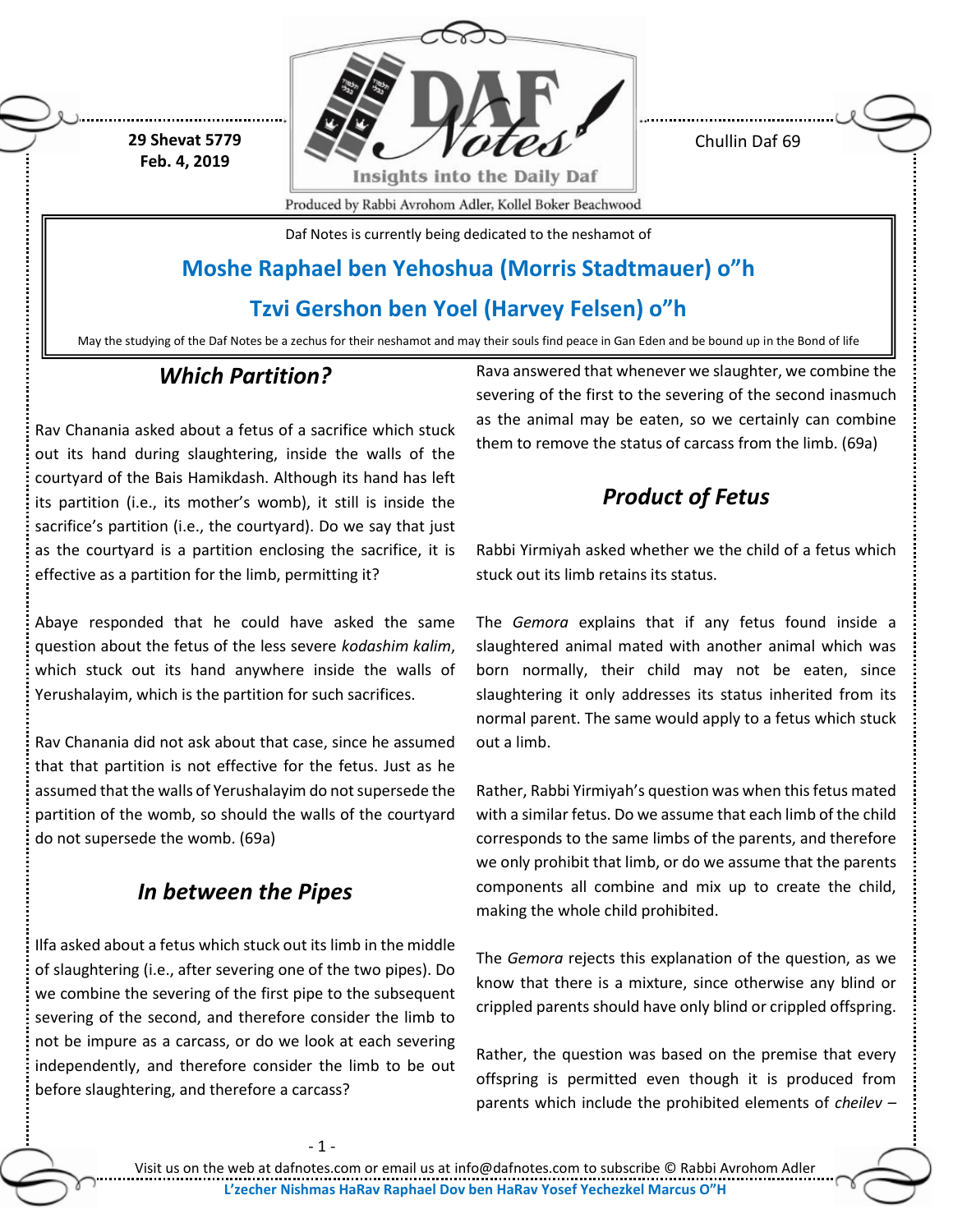

*prohibited fats*, and blood. Do we say that therefore an offspring whose parents have any prohibitions is permitted, or do we limit this to parents who have two prohibitions, but not ones that have the third prohibition of a limb that left the womb prematurely?

The *Gemora* rejects this, as no one would consider this fetus to have all three prohibitions. Rabbi Meir, who says that a fetus's *cheilev* is prohibited, requires one to slaughter it, and therefore does not consider its limb prohibited, while Rabbi Yehudah, who says that one need not slaughter a fetus, and its premature limb is therefore prohibited, says that its *cheilev* is permitted.

Rather, the *Gemora* explains that the question is whether one may drink the milk from such a fetus. Milk is permitted, even though it always comes from a live animal, which is prohibited. Do we say that the same logic should apply this fetus, or do we limit the permitted status of milk to that of an animal which can eventually become permitted, when slaughtered, as opposed to this fetus, which will never become permitted? The *Gemora* leaves this unresolved. (69a)

### *Slaughtering the Mother*

The *Mishna* said that if one cut part of the fetus inside, it is permitted when its mother is slaughtered.

The *Gemora* asks what the source for this is.

The *Gemora* first suggests it is from the verse which states that one may eat any *beheimah – animal* with split hooves and which chews its cud *babeheimah – among the animals*. This can also be read as permitting one to eat *beheimah… babeheimah – an animal…inside an animal*, i.e., a fetus inside a slaughtered animal.

The *Gemora* challenges this, as classifying a fetus as an animal should mean that one should be able to do *temurah* – exchange with it for a sanctified animal, while the *Mishna* says that one cannot do an exchange with a fetus or a limb.

The *Gemora* therefore suggests that the inclusive word *kol – all* in the verse which says that one may eat *kol beheimah- all animals* includes anything found inside.

The *Gemora* challenges this, since this verse would imply that anything inside should be permitted, including internal organs that were cut, but the *Mishna* says that if one cut the spleen or kidneys inside, they are prohibited.

The *Gemora* answers that the verse continues to say that *osah* – it you may eat, limiting it to a full animal, but not segments of it, excluding the organs.

The *Gemora* further challenges this source, since it should permit any creature found inside, but Rabbi Yochanan says that if one found a creature in the form of a pigeon inside a slaughtered animal, it is prohibited.

The *Gemora* answers that the verse refers to the permitted animals as *perasos* – hooves, limiting it to creatures with split hooves, and not birds.

The *Gemora* further challenges this, as this should exclude a fetus with closed hooves, as it has only one hoof per foot.

The *Gemora* answers that Rabbi Yishmael taught that the verse also refers to *mafris parsah* – [an animal which] splits a hoof, including an animal with one hoof per foot, but still excluding a bird, which has no hoofs.

Rav Shimi bar Ashi says that we can use the original source suggested, and answer the challenge by saying that the *Mishna* which precludes exchanging a sacrifice for a fetus is not due to its not being an animal, but is following the